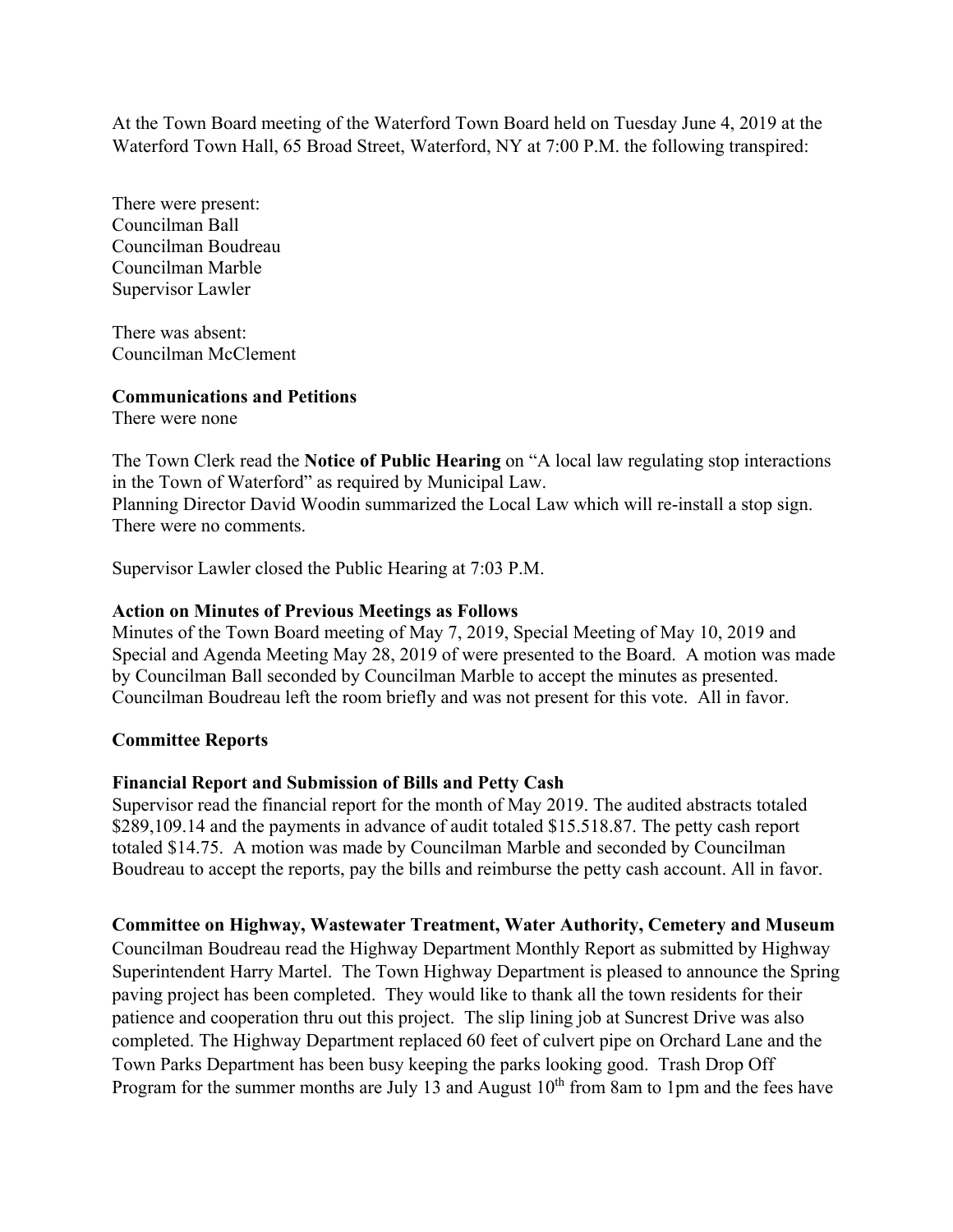been lowered this year. If you are in need of a new garbage or recycle can please contact the Town Clerks Office at 518-235-8282.

Councilman Boudreau then read the Waste Water Facility Operation Monthly Summary as submitted by Operator Craig Falcone. The plant removed 24,000 gallons of sludge to Albany County and 56,000 gallons of sludge to Saratoga County. They answered 5 alarm calls and performed normal maintenance on all pump stations. They continued outside maintenance of all grounds, equipment and vehicles. They started fecal testing on the plant effluent and the three river samples. The Department worked with Riberdy Contracting to install a bypass line from the manhole to the force main at James Drive airlift station. They also installed the boat pump station at the Visitors' Center.

Councilman Boudreau then went on to read the monthly report of the Waterford Water Commissioners. The water works delivered 24,720,000 gallons of water during the month. Waterworks staff completed 70 service calls and 50 dig-safely utility locations. The staff installed new AMR water meters, calibrated and maintained equipment, completed weekly safety meetings, monthly water testing and meter reading.

Councilman Boudreau read an update from Town Historian Russ Vandervoort. Russ submitted a story of Waterfordian Mary Rynders through the Erie Canalway National Heritage Corridor in regards to the Woman's Suffrage Movement. In November, Russ will be presenting at a meeting of the Saratoga County Historical Roundtable. He will discuss Sylvester Rowland, a WW I Veteran from Waterford.

### **Committee on Public Safety, Emergency Services, and Liaison to Village**

Councilman Ball read the Police Call Report for the month of May. There was a total of 423 calls, with 31 traffic tickets issued and 12 arrests. The calls included 12 larcenies, 5 domestic incidents, 5 harassments, 4 fire calls and 25 school details at St. Mary's. The Officer Detail Report is attached as well. Councilman Ball would like to remind everyone that summertime is upon us. Residents are reminded to lock your cars in every neighborhood and remove attractive valuables that could allow an opportunity for a window to be broken. The recent incidents of car break ins are being investigated and leads are being followed. If you own cameras on your property, now is the time to do a check and see what it is recording. It could prove to be helpful to you in the future.

### **Committee on Veterans, Grants and Funding, Special Projects, Town Hall and Seniors**

Councilman Boudreau read the Waterford Senior Citizens Report as submitted by Director Mike Mahoney. On Thursday May 9<sup>th</sup> the Seniors has a bus trip to Lake George shopping, on Tuesday May  $11<sup>th</sup>$  the Seniors held their monthly meeting. The guest speaker was Town Councilman Frank McClement. Frank, who is also the Saratoga County Veterans Service Agency Director spoke about services for Veterans and their spouses, such as burials, hearing aids, and handicap ramps. The seniors thanked him for his service. The Seniors are working on their senior picnic and clam steam, dates to be announced. Call the center at 518-235-8500 for more information. On Thursday May 16 the Seniors went to the Saratoga Racino and on May 17<sup>th</sup> 30 seniors attended Saratoga County Department of the Aging Senior Appreciation luncheon at the Saratoga Springs City Center. This year's theme was the sock hop. There was lunch, music and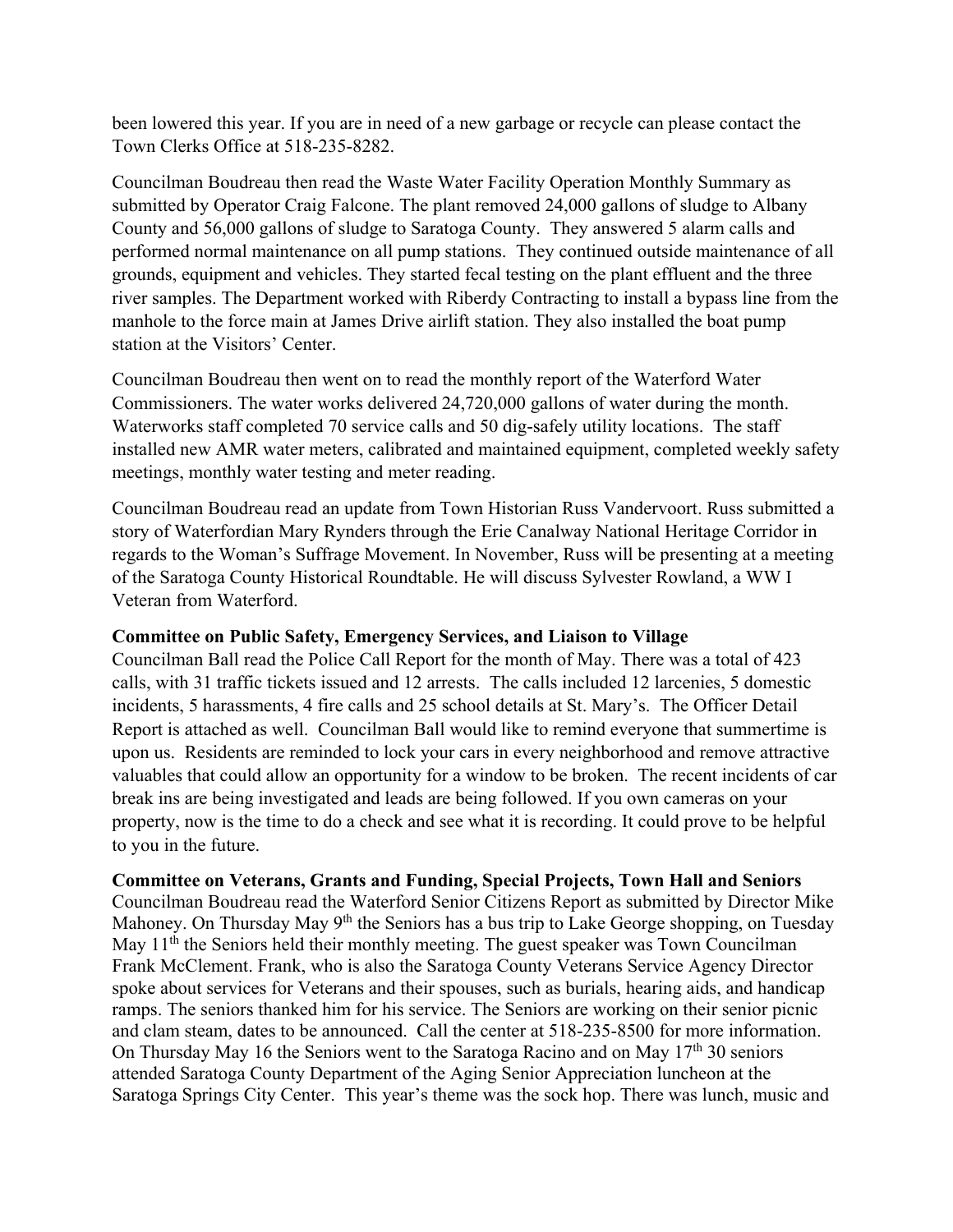prizes. On June 26<sup>th</sup> there will the Year of the Senior Celebration at Congress Park in Saratoga Springs for all Saratoga County residents over the age of 60. Please contact the center at 518- 235-8500 for more information. The Senior Meal program delivered 460 meals during May and served 25 meals at the center. The Senior Bus transported 60 Seniors during the month of May for a total of 54 miles.

**Committee on Youth, Playground, Pool, Festivals, Library, WHUFSD, and Visitor Center**  Councilman Marble stated that the Town Pool will be open on June 15 and 16 for swim lesson sign ups from 10-12. Weather permitting the pool will be open from 1-6 pm. The official opening for the season is June 22, seven days a week. Swim lessons will begin on July 1<sup>st</sup>.

The Summer park season at Clement park will begin on July 1. The hours are 10 am -2 pm. We will have crafts, games, and sprinklers.

The Memorial Day parade was once again very nice. The night was perfect. Many thanks to Tom Doin and Torri VanNostrand for their help in organizing the parade this year, Thanks so much to Councilman Frank McClement for his ceremony at the end of the parade. It was a very nice tribute to the Veterans. Thanks to all who participated. The Highway Dept. did a beautiful job with the park and the PD for their help with traffic as well.

Councilman Marble read the upcoming events for the Waterford Halfmoon School:

Saturday June 8<sup>th</sup> is Prom at the Fairways of Halfmoon.

June  $12<sup>th</sup>$  is Kindergarten Celebration

June 13<sup>th</sup> HS Awards night

June 14<sup>th</sup> Moving Up day

Regents week is June  $18^{th}$ - $26^{th}$ 

Graduation is Thursday June  $27<sup>th</sup>$  at 5 pm.

June  $25<sup>th</sup>$  at 6 pm is the 6<sup>th</sup> grade banquet. Fairways of Halfmoon

Councilman Marble gave an update on the Waterford Library. I have been asked to remind everyone to vote tomorrow on the budget. Polls open at 9 at the library until 6 pm. Copies of the budget are available at the library or on the webpage.

Summer hours are now in effect. Mon-Tues 9-6 Wed-Thurs 9-7 Friday 9-3 Saturday 9-12. Sunday is closed. These will be in effect until Labor Day. Summer reading program registration begins on July 1.

Councilman Marble then went on to read the Harbor Center Report as submitted by Director Jeff Cleary.

On Friday, May 3rd Jeffrey Cleary of Waterford was appointed Canal Visitor Center Director/Harbormaster.

The first assignment is to undertake a renovation of the dockside portion of the Visitor Center.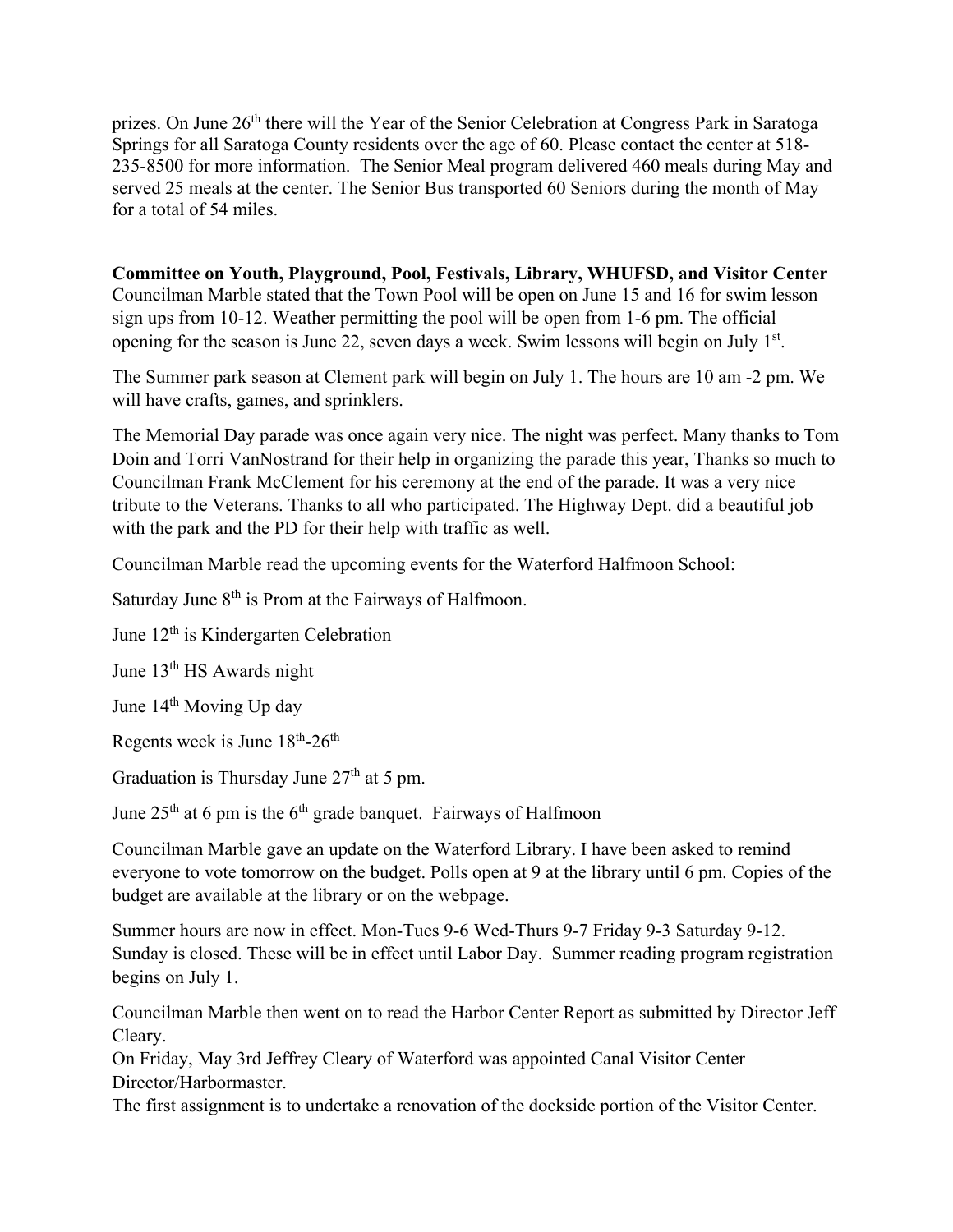Supervisor Lawler recognizing that this is the 20th anniversary of the visitor center, now the Hurst Harbor Center, has set a goal of July 6th as the completion date for this project to coincide with the annual Steamboat Meet. I am happy to report that we are moving forward and with the cooperation of vendors and the weather, I am confident we can meet this deadline. We received delivery of two much needed navigation radios that will improve our efficiency in providing service to our boating visitors as well as provide an added layer of safety. We were blessed with good weather for CanalFest which was held on Saturday and Sunday, May 18th and 19th. We experienced record crowds for this event. Many thanks to the organizers, volunteers and all who participated.

The Erie Canal season got off to a late start but the canal is now open to Tonawanda. The Champlain Canal remains closed. Most of the boaters in port now are our neighbors to the north, some of them have been here for 3 weeks. On Monday, May 20th the Town hosted a cookout for the stranded boaters that was very well received and was touted on many social media sites. Chris Callaghan spent Friday evening May 24th serenading the boaters on the piano.

To date we have had 6 Campers. 48 Boats have arrived, 27 remain. 28 campers/boaters were from the US and 26 from Canada.

Many thanks to Councilwoman Marble for her many hours of attention to the visitor's center. Thanks to Paul Terry of the Highway Department for all of his hard work in keeping our campus clean and functioning and a big thank you to Chris Callaghan for his guidance and assistance during this transition.

### **General Orders**

### RESOLUTION # 75

RESOLVED, that Rachael Holbrook be and she is hereby authorized to attend a Seminar on Appraising at Cornell University in Ithaca, NY from July 15-19, 2019 at a cost of \$449.99.

Offered By Councilman Marble Seconded By Councilman Ball

Councilman Ball Yes Councilman Boudreau Yes Councilman Marble Yes Supervisor Lawler Yes

# **RESOLUTION NO. \_76\_\_ OF THE TOWN BOARD OF THE TOWN OF WATERFORD FOR THE YEAR 2019 ENACTING AMENDMENT TO SECTION 158-40**

**WHEREAS,** the Town Board has conducted a public hearing on a proposed amendment to section 158-40 of the Town Code which seeks to further regulate and add a stop intersection on a certain street in the Town of Waterford;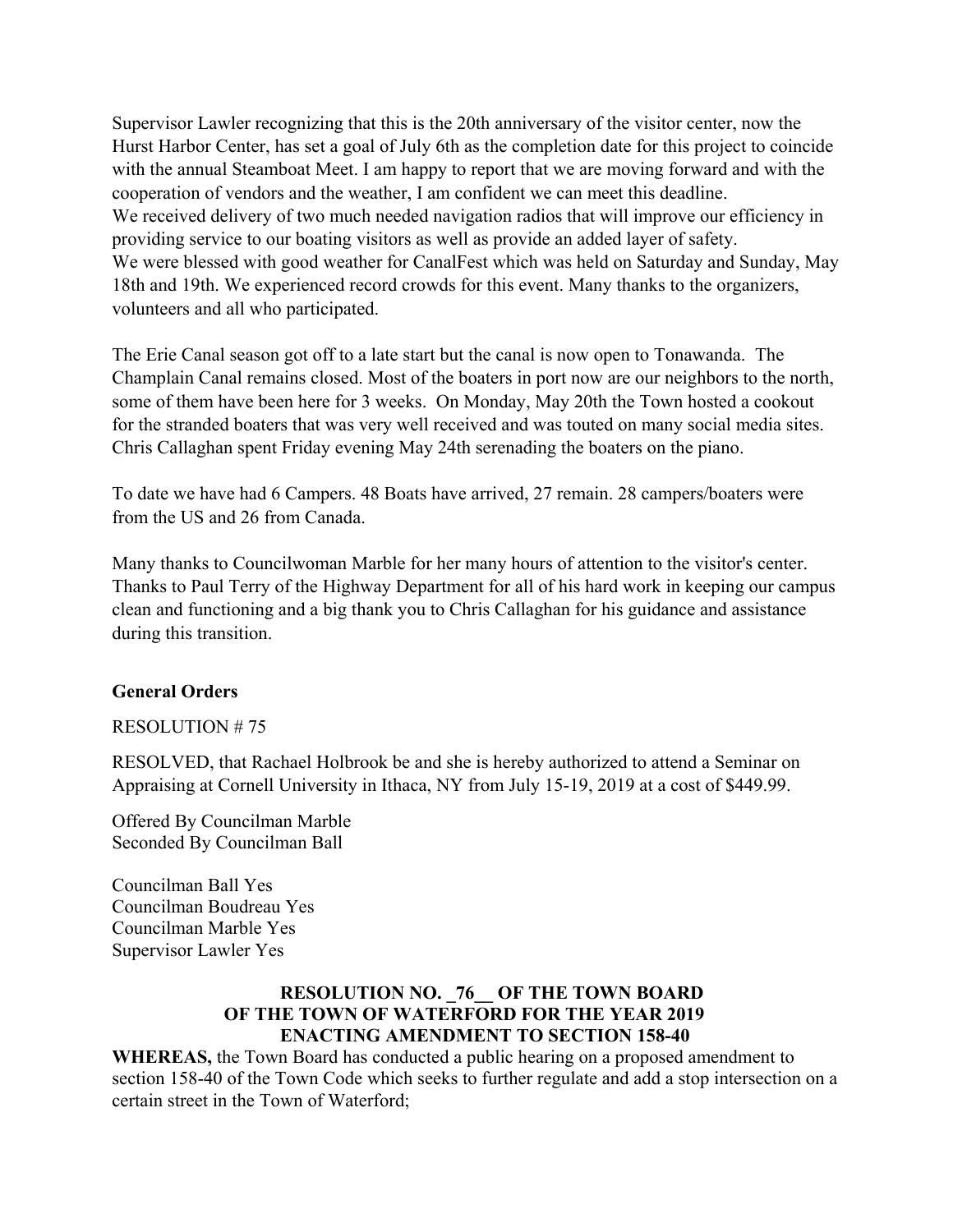**WHEREAS**, the Town Board desires to amend said law to add an additional stop intersection;

**NOW THEREFORE, BE IT RESOLVED** that the Town Board hereby adopts said local law.

Offered By Councilman Boudreau Seconded By Councilman Ball

Councilman Ball Yes Councilman Boudreau Yes Councilman Marble Yes Supervisor Lawler Yes

RESOLUTION #77

# **BOND RESOLUTION OF THE TOWN BOARD OF THE TOWN OF WATERFORD, SARATOGA COUNTY, NEW YORK (THE "TOWN"), AUTHORIZING CERTAIN IMPROVEMENTS ON SARATOGA AVENUE WITHIN THE TOWN; STATING THE MAXIMUM ESTIMATED COST THEREOF IS \$350,000; APPROPRIATING SAID AMOUNT THEREFOR; AND AUTHORIZING THE ISSUANCE OF UP TO \$350,000 IN SERIAL BONDS OF THE TOWN TO FINANCE SAID APPROPRIATION**

WHEREAS, the Town Board (the "Town Board") of the Town of Waterford, Saratoga County, New York (the "Town") proposes to authorize the issuance of \$350,000 in serial bonds of the Town to undertake the reconstruction and repaving of Saratoga Avenue within the Town, including, as necessary or appropriate, the construction or reconstruction of sidewalks, curbs, gutters, drainage, landscaping, and grading or improving right of way improvements in connection therewith, including any equipment, furnishings, machinery, or apparatus, and any ancillary or related work required in connection therewith (collectively, the "Project"), at an estimated maximum cost of \$350,000; and

WHEREAS, the Town Board now wishes to appropriate funds for the Project and to authorize the issuance of the Town's serial bonds or bond anticipation notes to finance said appropriation.

THE TOWN BOARD OF THE TOWN OF WATERFORD, SARATOGA COUNTY, NEW YORK (the "Town") HEREBY RESOLVES (by the affirmative vote of not less than two-thirds of all the members of such body), AS FOLLOWS:

SECTION 1. The Town is hereby authorized to undertake the Project consisting of the reconstruction and repaving of Saratoga Avenue within the Town, including, as necessary or appropriate, the construction or reconstruction of sidewalks, curbs, gutters, drainage, landscaping, and grading or improving right of way improvements in connection therewith, including any equipment, furnishings, machinery, or apparatus, and any ancillary or related work required in connection therewith. It is hereby determined that the maximum estimated cost of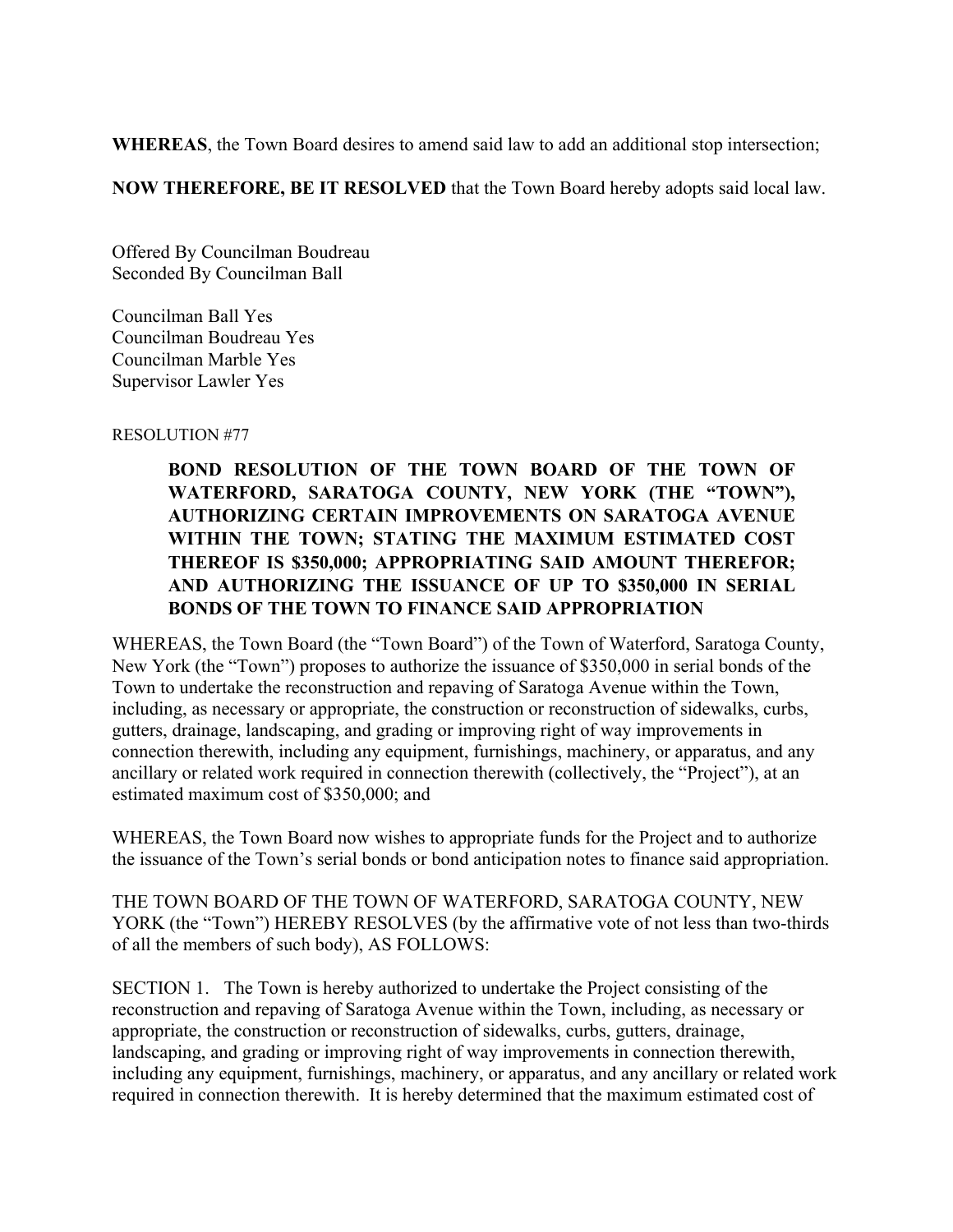the aforementioned specific object or purpose is \$350,000, said amount is hereby appropriated therefore and the plan for the financing thereof shall consist of (i) the issuance of up to \$350,000 in serial bonds of the Town authorized to be issued pursuant to Section 2 of this resolution or bond anticipation notes issued in anticipation of such bonds, (ii) the repayment of such bonds or bond anticipation notes a \$350,000 grant expected to be received by the Town from the New York State Department of Transportation with respect to the Project, and (iii) unless paid from other sources, the levy and collection of taxes on all taxable real property of the Town to pay the principal of such bonds or notes and the interest thereon as the same become due and payable.

SECTION 2. Serial bonds of the Town in the principal amount of \$350,000 are hereby authorized to be issued pursuant to provisions of Local Finance Law, constituting Chapter 33-a of the Consolidated Laws of the State of New York (the "Law") to finance the aforementioned class of object or purpose.

SECTION 3. It is hereby determined that the period of probable usefulness of the aforementioned specific object or purpose is fifteen (15) years, pursuant to subdivision 20(c). of paragraph a. of Section 11.00 of the Law.

SECTION 4. The final maturity of the bonds herein authorized to be issued shall be in excess of five (5) years measured from the date of issuance of the first serial bond or bond anticipation note issued pursuant to this resolution.

SECTION 5. The temporary use of available funds of the Town, not immediately required for the purpose or purposes for which the same were borrowed, raised or otherwise created, is hereby authorized pursuant to Section 165.10 of the Law, for the capital purposes described in Section 1 of this resolution. The Town shall reimburse such expenditures with the proceeds of the bonds or bond anticipation notes authorized by Section 1 of this resolution. This resolution shall constitute a declaration of official intent to reimburse the expenditures authorized by Section 1 hereof with the proceeds of the bonds and bond anticipation notes authorized herein, as required by United States Treasury Regulations Section 1.150-2.

SECTION 6. Each of the serial bonds authorized by this resolution and any bond anticipation notes issued in anticipation of said bonds shall contain the recital of validity prescribed by Section 52.00 of the Law and said serial bonds and any bond anticipation notes issued in anticipation of said bonds shall be general obligations of the Town, payable as to both principal and interest by a general tax upon all the real property within the Town without legal or constitutional limitation as to rate or amount. The faith and credit of the Town are hereby irrevocably pledged to the punctual payment of the principal and interest on said serial bonds and bond anticipation notes and provisions shall be made annually in the budget of the Town by appropriation for (a) the amortization and redemption of the bonds and bond anticipation notes to mature in such year and (b) the payment of interest to be due and payable in such year.

SECTION 7. Subject to the provisions of this resolution and of the Law, pursuant to the provisions of Section 30.00 relative to the authorization of the issuance of bond anticipation notes or the renewals of said obligations and of Section 21.00, Section 50.00, Section 54.90, Sections 56.00 through 60.00 and Sections 62.10 and 63.00 of the Law, the powers and duties of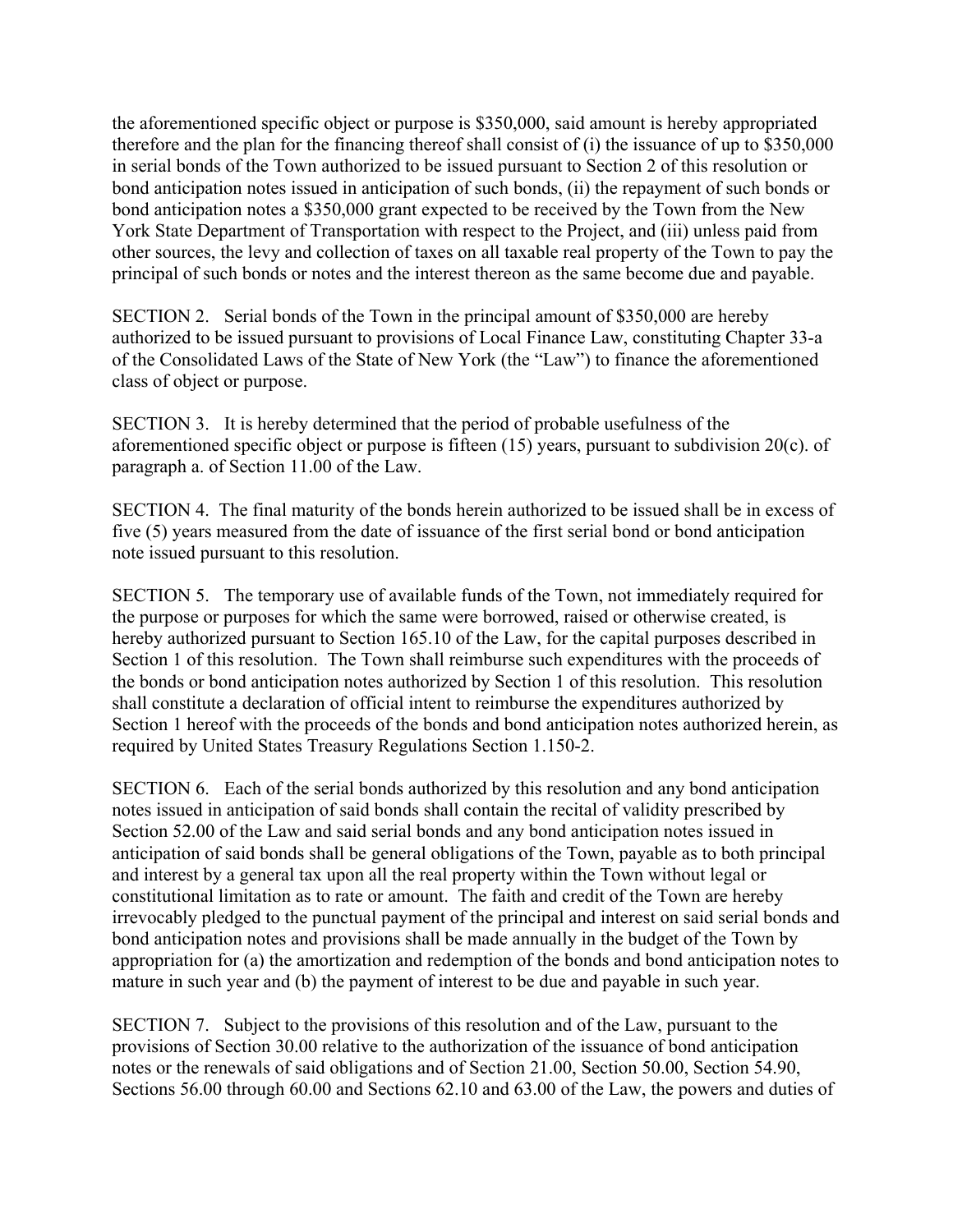the Town Board relative to authorizing serial bonds and bond anticipation notes and prescribing terms, form and contents as to the sale and issuance of bonds herein authorized, including without limitation the determination of whether to issue bonds having substantially level or declining debt service and all matters relating thereto, and of any bond anticipation notes issued in anticipation of said bonds, and the renewals of said bond anticipation notes, are hereby delegated to the Town Supervisor of the Town, the chief fiscal officer of the Town (the "Town Supervisor"). Further, pursuant to subdivision b. of Section 11.00 of the Law, in the event that bonds to be issued for the object or purpose authorized by this resolution are combined for sale, pursuant to subdivision c. of Section 57.00 of the Law, with bonds to be issued for one or more objects or purposes authorized by other resolutions of the Town, then the power of the Town Board to determine the "weighted average period of probable usefulness" (within the meaning of subdivision a. of Section 11.00 of the Law) for such combined objects or purposes is hereby delegated to the Town Supervisor, as the chief fiscal officer of the Town.

SECTION 8. The Town Supervisor of the Town is hereby further authorized to take such actions and execute such documents as may be necessary to ensure the continued status of the interest on the bonds authorized by this resolution and any notes issued in anticipation thereof, as excludable from gross income for federal income tax purposes pursuant to Section 103 of the Internal Revenue Code of 1986, as amended (the "Code") and to designate the bonds authorized by this resolution and any notes issued in anticipating thereof, if applicable, as "qualified taxexempt obligations" in accordance with Section  $265(b)(3)(B)(i)$  of the Code.

SECTION 9. The Town Supervisor is further authorized to enter into a continuing disclosure undertaking with or for the benefit of the initial purchasers of the bonds or notes authorized by this resolution in compliance with the provisions of Rule 15c2-12, promulgated by the Securities and Exchange Commission pursuant to the Securities Exchange Act of 1934.

SECTION 10. The intent of this resolution is to give the Town Supervisor sufficient authority to execute those applications, agreements and instruments, or to do any similar acts necessary to affect the issuance of the aforesaid serial bonds or bond anticipation notes without resorting to further action of this Town Board.

SECTION 11. The Town Board hereby determines that the actions authorized by the resolution and the adoption thereof collectively constitute a "Type II" action within the meaning of the State Environmental Quality Review Act and the regulations of the New York State Department of Environmental Conservation thereunder (collectively, "SEQRA") and therefore no further action need be taken by the Town Board as a condition precedent to the adoption of this resolution.

SECTION 12. Pursuant to subdivision b. of Section 35.00 of the Law, this resolution is subject to a permissive referendum in the manner prescribed by Article Seven of the Town Law of the State of New York (the "Town Law"). The Town Clerk is hereby authorized and directed, within ten (10) days after the date of adoption of this resolution, to publish and post a notice satisfying the requirements of Section 90 of the Town Law, which shall set forth the date of adoption of this resolution, shall contain an abstract hereof, and shall specify that this resolution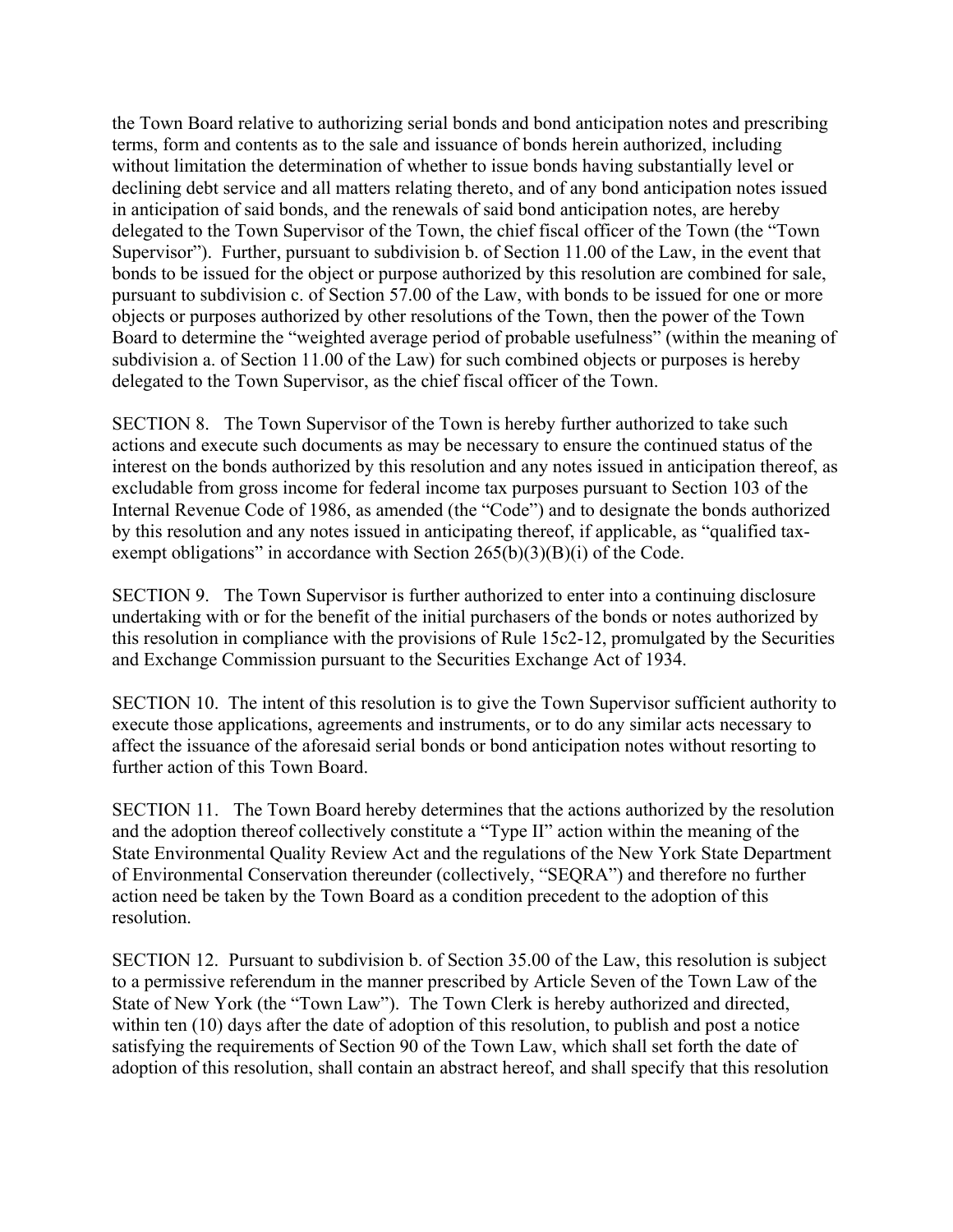was adopted subject to a permissive referendum. Such notice shall be published in the official newspaper of the Town for such purpose.

SECTION 13. This resolution shall take effect thirty (30) days after the date of its adoption or, if within such thirty (30) day period there is filed with the Town Clerk a petition subscribed and acknowledged by the number of qualified electors of the Town required by Section 91 of the Town Law and in the manner specified in such Section, until approved by the affirmative vote of a majority of such qualified electors voting on a proposition for its approval.

SECTION 14. The validity of the bonds authorized by this resolution and of any bond anticipation notes issued in anticipation of said bonds may be contested only if:

(a) such obligations are authorized for an object or purpose for which the Town is not authorized to expend money; or

(b) the provisions of law which should be complied with at the date of the publication of such resolution are not substantially complied with,

and an action, suit or proceeding contesting such validity is commenced within twenty (20) days after the date of such publication; or

(c) such obligations are authorized in violation of the provisions of the Constitution.

SECTION 15. Upon this resolution becoming effective, the Town Clerk is hereby authorized and directed to cause a copy of this resolution, or a summary thereof, to be published, together with a notice attached in substantially the form as prescribed in Section 81.00 of the Law, in the official newspaper(s) of the Town for such purpose, together with a notice of the Town Clerk substantially the form provided in Section 81.00 of the Law.

The following vote was taken and recorded in the public or open session of said meeting:

Offered By Councilman Boudreau Seconded By Councilman Ball

Councilman Ball Yes Councilman Boudreau Yes Councilman Marble Yes Supervisor Lawler Yes

### RESOLUTION #78

**BOND RESOLUTION OF THE TOWN BOARD OF THE TOWN OF WATERFORD, SARATOGA COUNTY, NEW YORK (THE "TOWN"), AUTHORIZING THE MOHAWK GATEWAY STREETSCAPE PROJECT ALONG SARATOGA AVENUE WITHIN THE TOWN; STATING THE**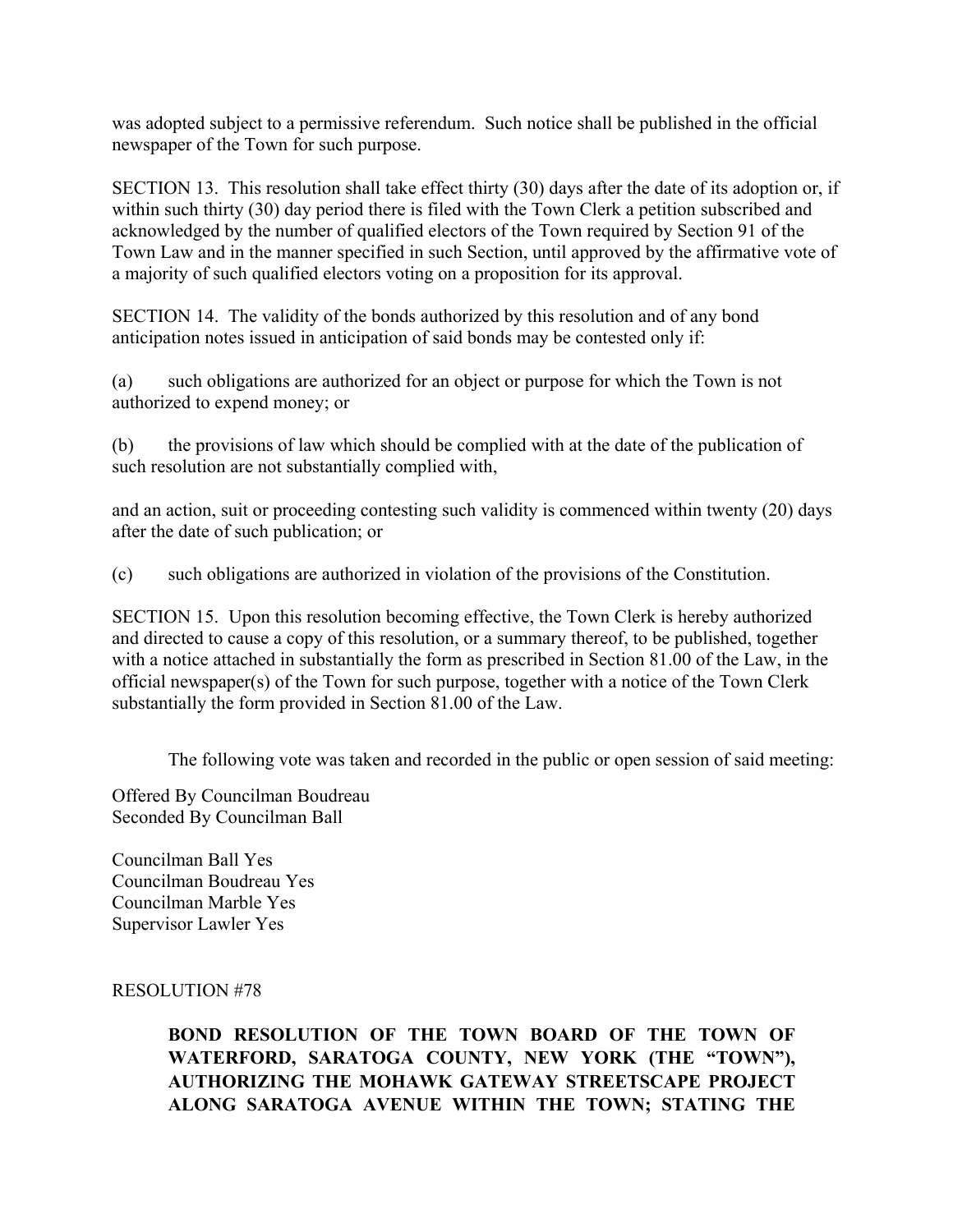# **MAXIMUM ESTIMATED COST THEREOF IS \$840,000; APPROPRIATING SAID AMOUNT THEREFOR; AND AUTHORIZING THE ISSUANCE OF UP TO \$840,000 IN SERIAL BONDS OF THE TOWN TO FINANCE SAID APPROPRIATION**

WHEREAS, the Town Board (the "Town Board") of the Town of Waterford, Saratoga County, New York (the "Town") proposes to authorize the issuance of \$840,000 in serial bonds of the Town to undertake the Mohawk Gateway Streetscape Project consisting of the construction and installation of ornamental street lighting along Saratoga Avenue between Clinton Street and Fulton Street within the Town including the acquisition and installation of lighting, signage, street furnishings, landscaping, benches, bike racks, trash receptacles and crosswalks (collectively, the "Project"), at an estimated maximum cost of \$840,000; and

WHEREAS, by resolution dated March 5, 2019, the Town Board (i) determined that the actions to be undertaken that include the Project (collectively, the "Action") constitute a "Type I" action pursuant to the provisions of the New York State Environmental Quality Review Act and the regulations promulgated thereunder (6 NYCRR Part 617) (collectively, "SEQRA"), (ii) the Town Board assumed lead agency status for purposes of conducting a review of the Action for purposes of SEQRA, (iii) the Town Board determined that the Action will not result in any significant adverse environmental impacts, adopted a "Negative Declaration" pursuant to SEQRA with respect thereto, and directed that a notice of Negative Declaration be filed and published, to the extent required under SEQRA; and (iv) that the requirements of SEQRA with respect to the Action have been satisfied; and

WHEREAS, the Town Board now wishes to appropriate funds for the Project and to authorize the issuance of the Town's serial bonds or bond anticipation notes to finance said appropriation.

THE TOWN BOARD OF THE TOWN OF WATERFORD, SARATOGA COUNTY, NEW YORK (the "Town") HEREBY RESOLVES (by the affirmative vote of not less than two-thirds of all the members of such body), AS FOLLOWS:

SECTION 1. The Town is hereby authorized to undertake the Project consisting of the construction and installation of ornamental street lighting along Saratoga Avenue between Clinton Street and Fulton Street within the Town including the acquisition and installation of lighting, signage, street furnishings, landscaping, benches, bike racks, trash receptacles and crosswalks. It is hereby determined that the maximum estimated cost of the aforementioned specific object or purpose is \$840,000, said amount is hereby appropriated therefore and the plan for the financing thereof shall consist of (i) the issuance of up to \$840,000 in serial bonds of the Town authorized to be issued pursuant to Section 2 of this resolution or bond anticipation notes issued in anticipation of such bonds, (ii) the partial repayment of such bonds or bond anticipation notes with, and/or the direct expenditure on Project costs of the proceeds of the following grants expected to be received by the Town with respect to the Project: a \$370,000 matching grant from the New York State Department of State, and a \$100,000 multi-modal grant from the New York State Department of Transportation, and (iii) unless paid from other sources, the levy and collection of taxes on all taxable real property of the Town to pay the principal of such bonds or notes and the interest thereon as the same become due and payable.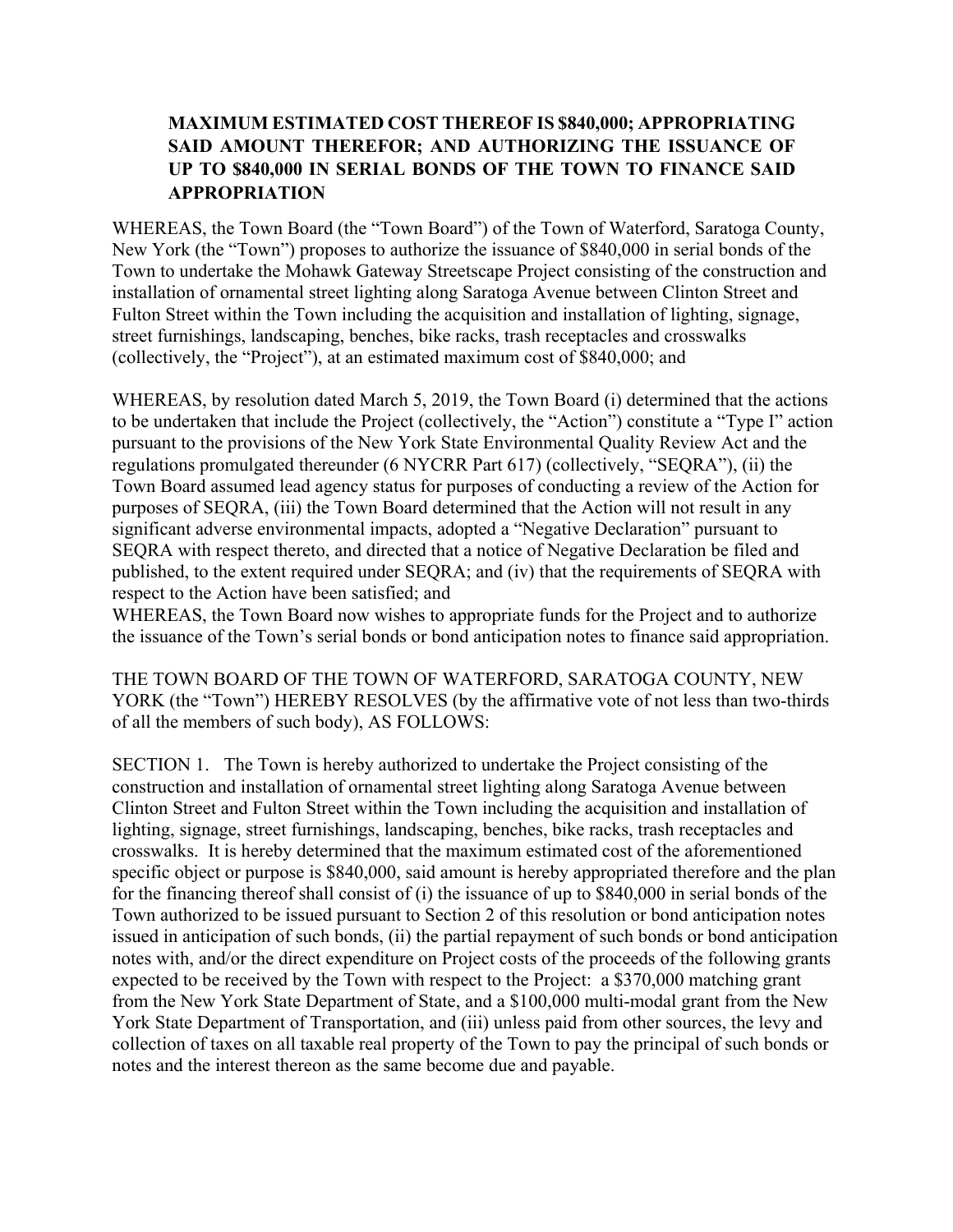SECTION 2. Serial bonds of the Town in the principal amount of \$840,000 are hereby authorized to be issued pursuant to provisions of Local Finance Law, constituting Chapter 33-a of the Consolidated Laws of the State of New York (the "Law") to finance the aforementioned class of object or purpose.

SECTION 3. It is hereby determined that the period of probable usefulness of the aforementioned specific object or purpose is ten (10) years, pursuant to subdivisions 5., 20., 24., 35. and 90. of paragraph a. of Section 11.00 of the Law.

SECTION 4. The final maturity of the bonds herein authorized to be issued shall be in excess of five (5) years measured from the date of issuance of the first serial bond or bond anticipation note issued pursuant to this resolution.

SECTION 5. The temporary use of available funds of the Town, not immediately required for the purpose or purposes for which the same were borrowed, raised or otherwise created, is hereby authorized pursuant to Section 165.10 of the Law, for the capital purposes described in Section 1 of this resolution. The Town shall reimburse such expenditures with the proceeds of the bonds or bond anticipation notes authorized by Section 1 of this resolution. This resolution shall constitute a declaration of official intent to reimburse the expenditures authorized by Section 1 hereof with the proceeds of the bonds and bond anticipation notes authorized herein, as required by United States Treasury Regulations Section 1.150-2.

SECTION 6. Each of the serial bonds authorized by this resolution and any bond anticipation notes issued in anticipation of said bonds shall contain the recital of validity prescribed by Section 52.00 of the Law and said serial bonds and any bond anticipation notes issued in anticipation of said bonds shall be general obligations of the Town, payable as to both principal and interest by a general tax upon all the real property within the Town without legal or constitutional limitation as to rate or amount. The faith and credit of the Town are hereby irrevocably pledged to the punctual payment of the principal and interest on said serial bonds and bond anticipation notes and provisions shall be made annually in the budget of the Town by appropriation for (a) the amortization and redemption of the bonds and bond anticipation notes to mature in such year and (b) the payment of interest to be due and payable in such year.

SECTION 7. Subject to the provisions of this resolution and of the Law, pursuant to the provisions of Section 30.00 relative to the authorization of the issuance of bond anticipation notes or the renewals of said obligations and of Section 21.00, Section 50.00, Section 54.90, Sections 56.00 through 60.00 and Sections 62.10 and 63.00 of the Law, the powers and duties of the Town Board relative to authorizing serial bonds and bond anticipation notes and prescribing terms, form and contents as to the sale and issuance of bonds herein authorized, including without limitation the determination of whether to issue bonds having substantially level or declining debt service and all matters relating thereto, and of any bond anticipation notes issued in anticipation of said bonds, and the renewals of said bond anticipation notes, are hereby delegated to the Town Supervisor of the Town, the chief fiscal officer of the Town (the "Town Supervisor"). Further, pursuant to subdivision b. of Section 11.00 of the Law, in the event that bonds to be issued for the object or purpose authorized by this resolution are combined for sale, pursuant to subdivision c. of Section 57.00 of the Law, with bonds to be issued for one or more objects or purposes authorized by other resolutions of the Town, then the power of the Town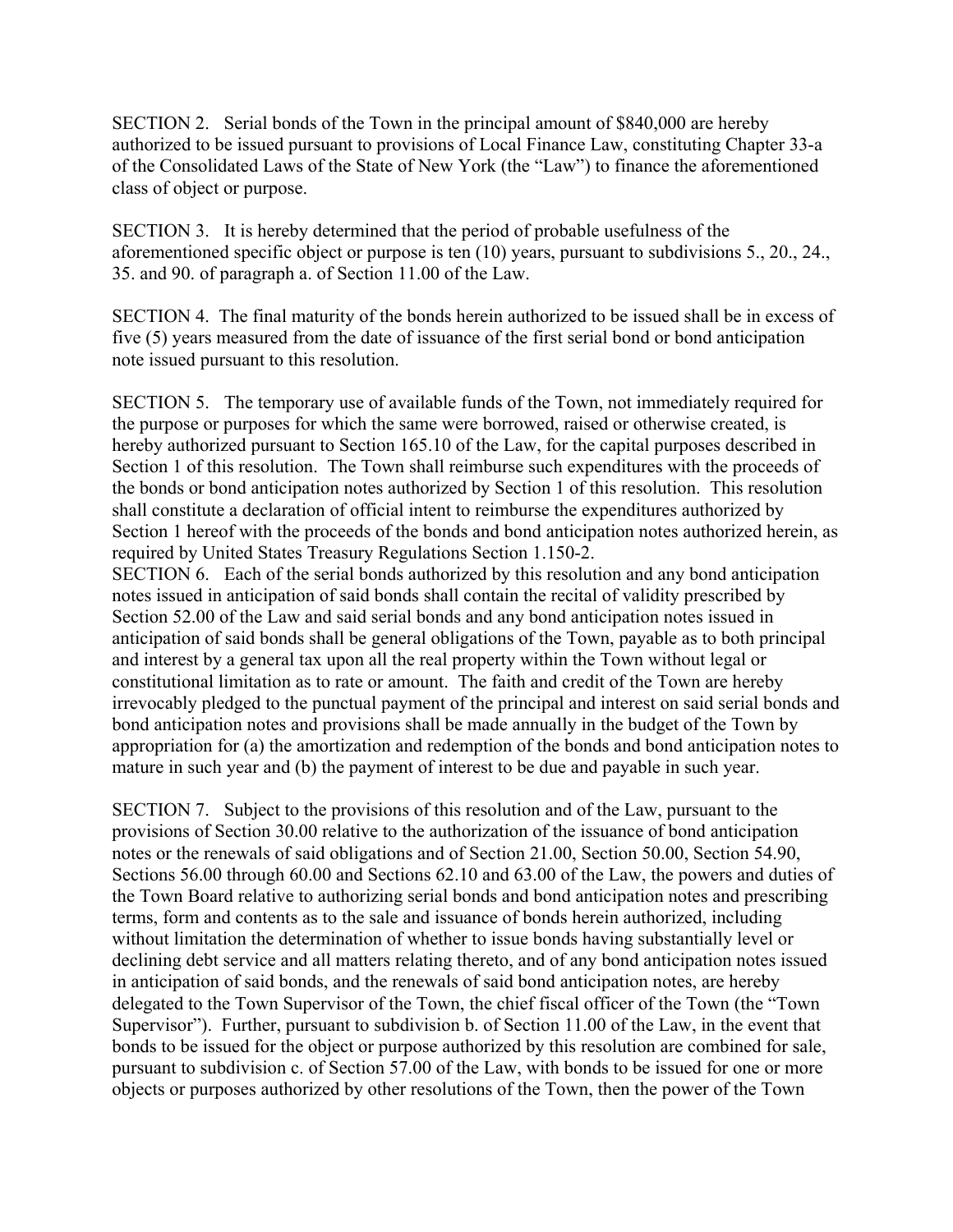Board to determine the "weighted average period of probable usefulness" (within the meaning of subdivision a. of Section 11.00 of the Law) for such combined objects or purposes is hereby delegated to the Town Supervisor, as the chief fiscal officer of the Town.

SECTION 8. The Town Supervisor of the Town is hereby further authorized to take such actions and execute such documents as may be necessary to ensure the continued status of the interest on the bonds authorized by this resolution and any notes issued in anticipation thereof, as excludable from gross income for federal income tax purposes pursuant to Section 103 of the Internal Revenue Code of 1986, as amended (the "Code") and to designate the bonds authorized by this resolution and any notes issued in anticipating thereof, if applicable, as "qualified taxexempt obligations" in accordance with Section  $265(b)(3)(B)(i)$  of the Code.

SECTION 9. The Town Supervisor is further authorized to enter into a continuing disclosure undertaking with or for the benefit of the initial purchasers of the bonds or notes authorized by this resolution in compliance with the provisions of Rule 15c2-12, promulgated by the Securities and Exchange Commission pursuant to the Securities Exchange Act of 1934.

SECTION 10. The intent of this resolution is to give the Town Supervisor sufficient authority to execute those applications, agreements and instruments, or to do any similar acts necessary to affect the issuance of the aforesaid serial bonds or bond anticipation notes without resorting to further action of this Town Board.

SECTION 11. Pursuant to subdivision b. of Section 35.00 of the Law, this resolution is subject to a permissive referendum in the manner prescribed by Article Seven of the Town Law of the State of New York (the "Town Law"). The Town Clerk is hereby authorized and directed, within ten (10) days after the date of adoption of this resolution, to publish and post a notice satisfying the requirements of Section 90 of the Town Law, which shall set forth the date of adoption of this resolution, shall contain an abstract hereof, and shall specify that this resolution was adopted subject to a permissive referendum. Such notice shall be published in the official newspaper of the Town for such purpose.

SECTION 12. This resolution shall take effect thirty (30) days after the date of its adoption or, if within such thirty (30) day period there is filed with the Town Clerk a petition subscribed and acknowledged by the number of qualified electors of the Town required by Section 91 of the Town Law and in the manner specified in such Section, until approved by the affirmative vote of a majority of such qualified electors voting on a proposition for its approval.

SECTION 13. The validity of the bonds authorized by this resolution and of any bond anticipation notes issued in anticipation of said bonds may be contested only if:

(a) such obligations are authorized for an object or purpose for which the Town is not authorized to expend money; or

(b) the provisions of law which should be complied with at the date of the publication of such resolution are not substantially complied with,

and an action, suit or proceeding contesting such validity is commenced within twenty (20) days after the date of such publication; or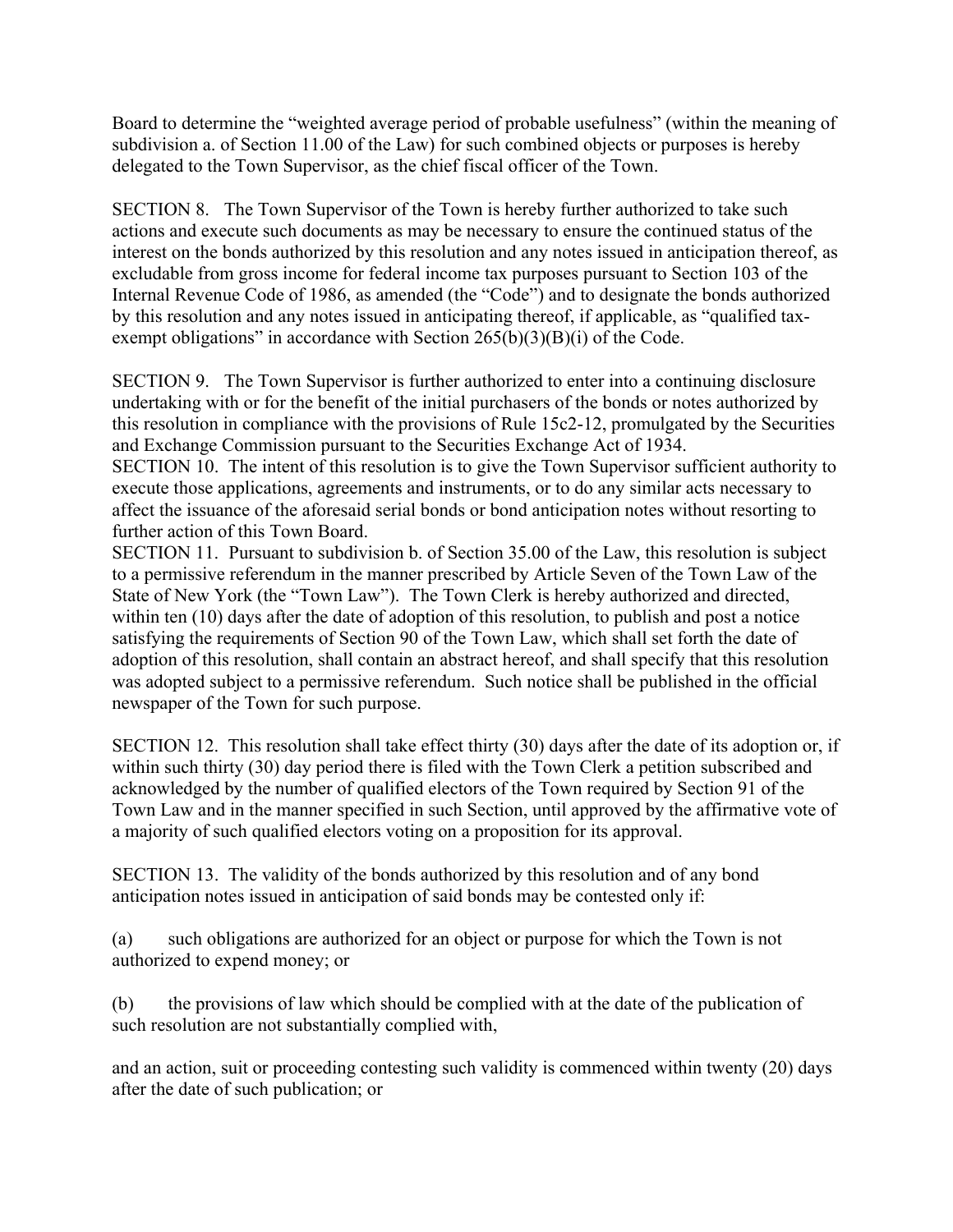(c) such obligations are authorized in violation of the provisions of the Constitution.

SECTION 14. Upon this resolution becoming effective, the Town Clerk is hereby authorized and directed to cause a copy of this resolution, or a summary thereof, to be published, together with a notice attached in substantially the form as prescribed in Section 81.00 of the Law, in the official newspaper(s) of the Town for such purpose, together with a notice of the Town Clerk substantially the form provided in Section 81.00 of the Law.

The following vote was taken and recorded in the public or open session of said meeting:

Offered By Councilman Boudreau Seconded By Councilman Marble

Councilman Ball Yes Councilman Boudreau Yes Councilman Marble Yes Supervisor Lawler Yes

### **RESOLUTION NO. \_79\_ OF 2019 AUTHORIZING SETTLEMENT OF ARTICLE 7 LITIGATION**

WHEREAS, John D. McLaughlin and Elizabeth McLaughlin (the "Property Owners") have commenced litigation against the Town to contest the 2017 and 2018 real property assessments of two parcels of property located at Fonda Road Rear (Tax ID Nos. 290.-1-29.111 and 290.-1-29.112) and the 2018 assessment of a parcel located at Catallo Drive (Tax ID No. 290.- 1-49);

 WHEREAS, the parties have discussed settlement and reached terms that are mutually agreeable;

 NOW THEREFORE BE IT RESOLVED that the Town Board hereby authorizes the attorneys for the Town to execute the necessary settlement documents to affix the following assessed values to the following parcels:

| <b>PARCEL</b>                        | <b>ASSESSED (FULL VALUE)</b>       |
|--------------------------------------|------------------------------------|
| Fonda Road Rear - 290.-1-29.111      | 2017 - \$182,500; 2018 - \$182,500 |
| Fonda Road Rear $- 290 - 1 - 29.112$ | $2017 - $33,000; 2018 - $33,000$   |
| Catallo Drive - 290.-1-49            | $2018 - $4,250$                    |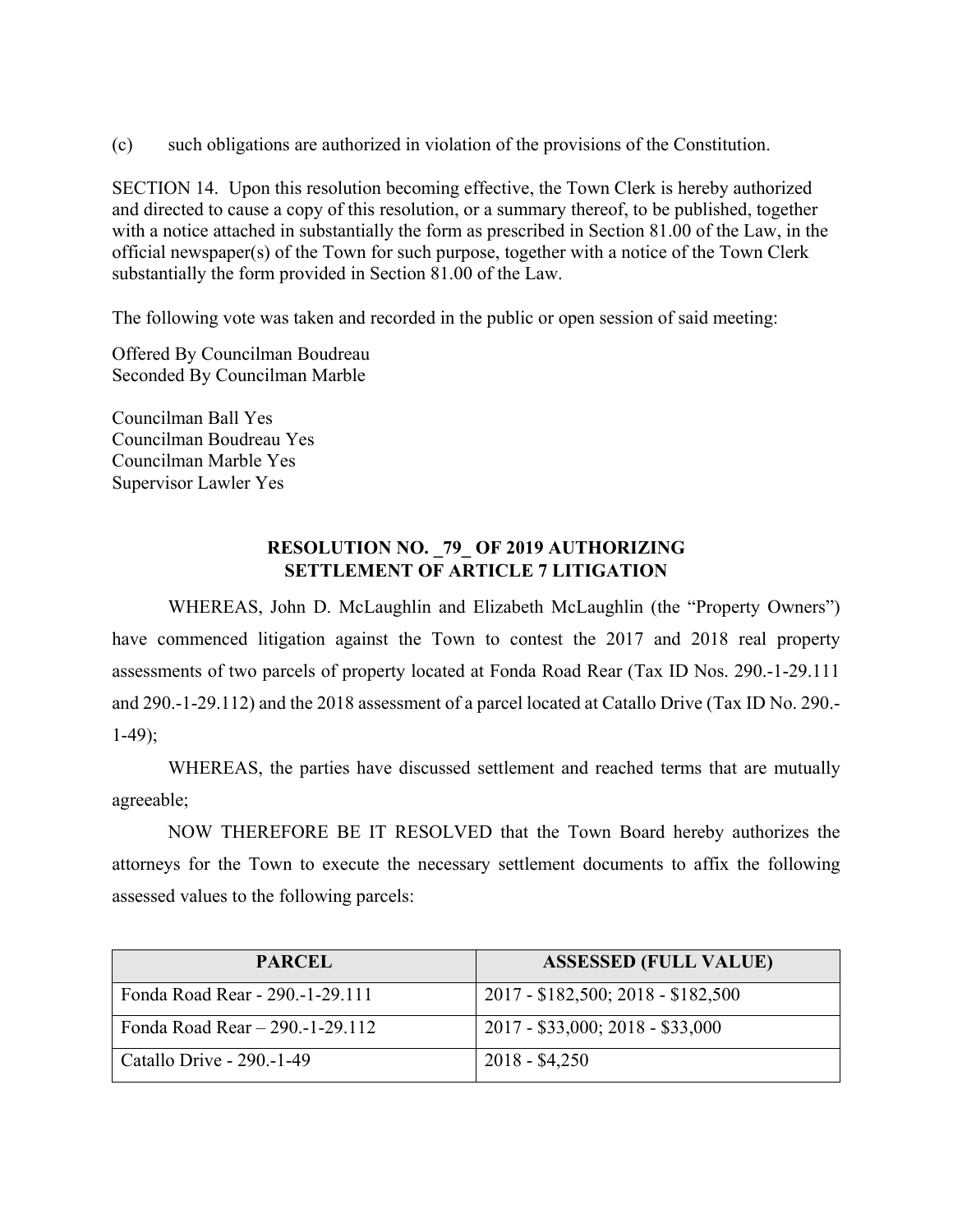BE IT FURTHER RESOLVED that the Town Assessor is directed to calculate and issue any refund due to the Property Owners based upon said adjusted tax assessment.

Offered By Councilman Marble Seconded By Councilman Ball

Councilman Ball Yes Councilman Boudreau Yes Councilman Marble Yes Supervisor Lawler Yes

# **RESOLUTION NO. \_\_80\_ OF 2019 AUTHORIZING SETTLEMENT OF ARTICLE 7 LITIGATION**

WHEREAS, Thomas Japour (the "Property Owner") has commenced litigation against the Town to contest the 2018 real property assessment of a parcel located at 29-31 Third Street (Tax ID No. 291.79-1-32);

 WHEREAS, the parties have discussed settlement and reached terms that are mutually agreeable;

 NOW THEREFORE BE IT RESOLVED that the Town Board hereby authorizes the attorneys for the Town to execute the necessary settlement documents to affix an assessed value of \$137,500.00 for the 2018 Town tax assessment roll;

 BE IT FURTHER RESOLVED that the Town Assessor is directed to calculate and issue any refund due to the Property Owner based upon said adjusted tax assessment.

Offered By Councilman Boudreau Seconded By Councilman Marble

Councilman Ball Yes Councilman Boudreau Yes Councilman Marble Yes Supervisor Lawler Yes

### RESOLUTION #81

RESOLVED, that the Town Board of the Town of Waterford hereby approves the Corrective Action Plan to be filed with the Office of the State Comptroller in association with Report No. 2018M-265 – Report of Examination – Town Clerk Collections for the period January 1, 2016 – May 31, 2018.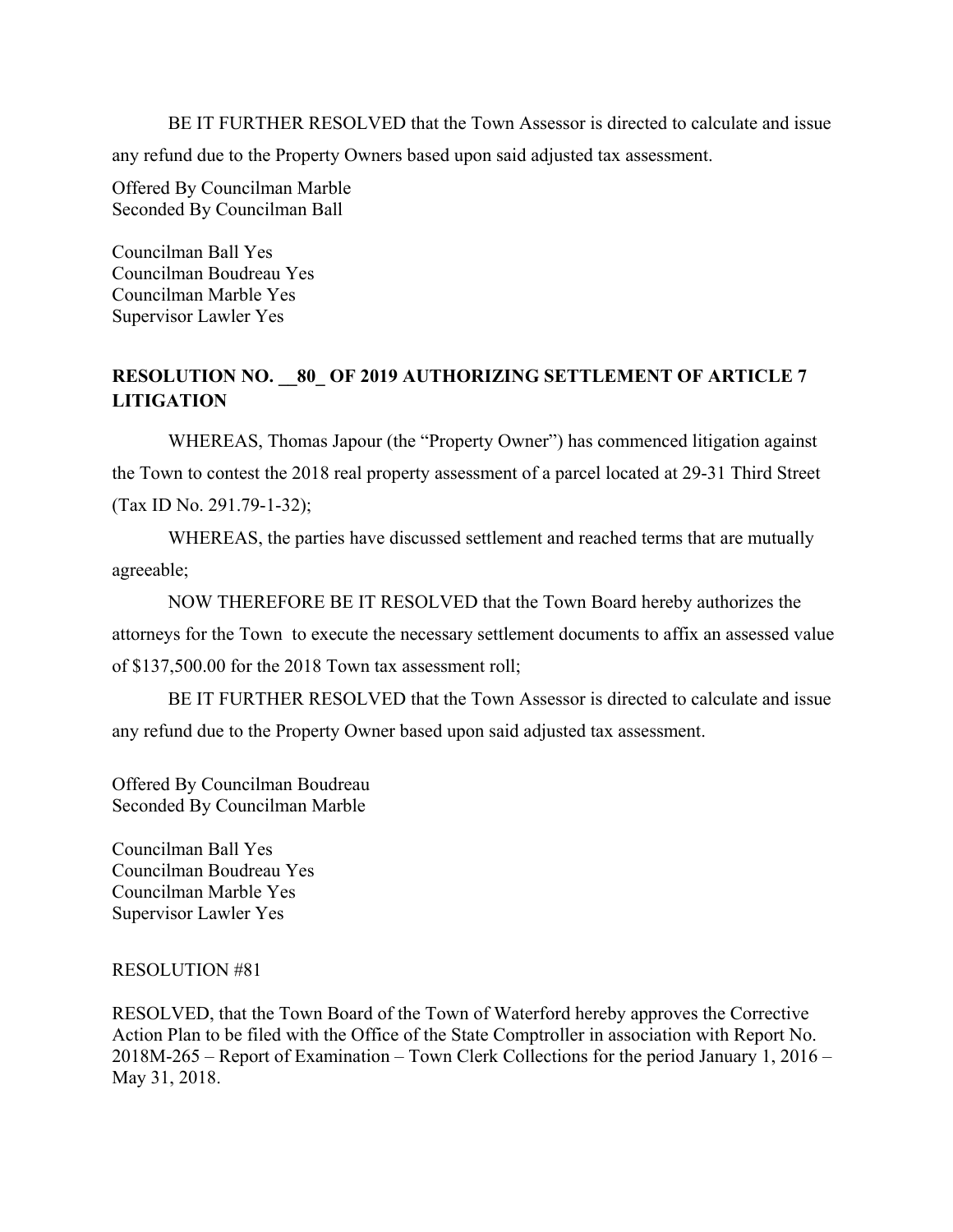Offered By Councilman Boudreau Seconded By Councilman Ball

Councilman Ball Yes Councilman Boudreau Yes Councilman Marble Yes Supervisor Lawler Yes

#### RESOLUTION #82

RESOLVED, that the Town Supervisor be and he is hereby authorized to enter into an agreement with Olsen Associates for Architectural Services related to the Town Hall remodel in an amount not to exceed \$25,000.00.

Offered By Councilman Ball Seconded By Councilman Marble

Councilman Ball Yes Councilman Boudreau Yes Councilman Marble Yes Supervisor Lawler Yes

#### RESOLUTION #83

RESOLVED, that the Town Board of the Town of Waterford hereby changes Jeffrey Cleary'stitle from "Canal Visitor Center Manager" to"Canal Visitor Center Director."

Offered By Councilman Marble Seconded By Councilman Ball

Councilman Ball Yes Councilman Boudreau Yes Councilman Marble Yes Supervisor Lawler Yes

#### RESOLUTION #84

RESOLVED, that the following individuals be and they are hereby appointed as seasonal hires for the Parks and Recreation Department:

Lifeguards: Miranda Corely at \$12.73 per hour Benjamin Todt at \$12.73 per hour Madeline Tyrrell at \$12.73 per hour Taylor Pazderski at \$12.73 per hour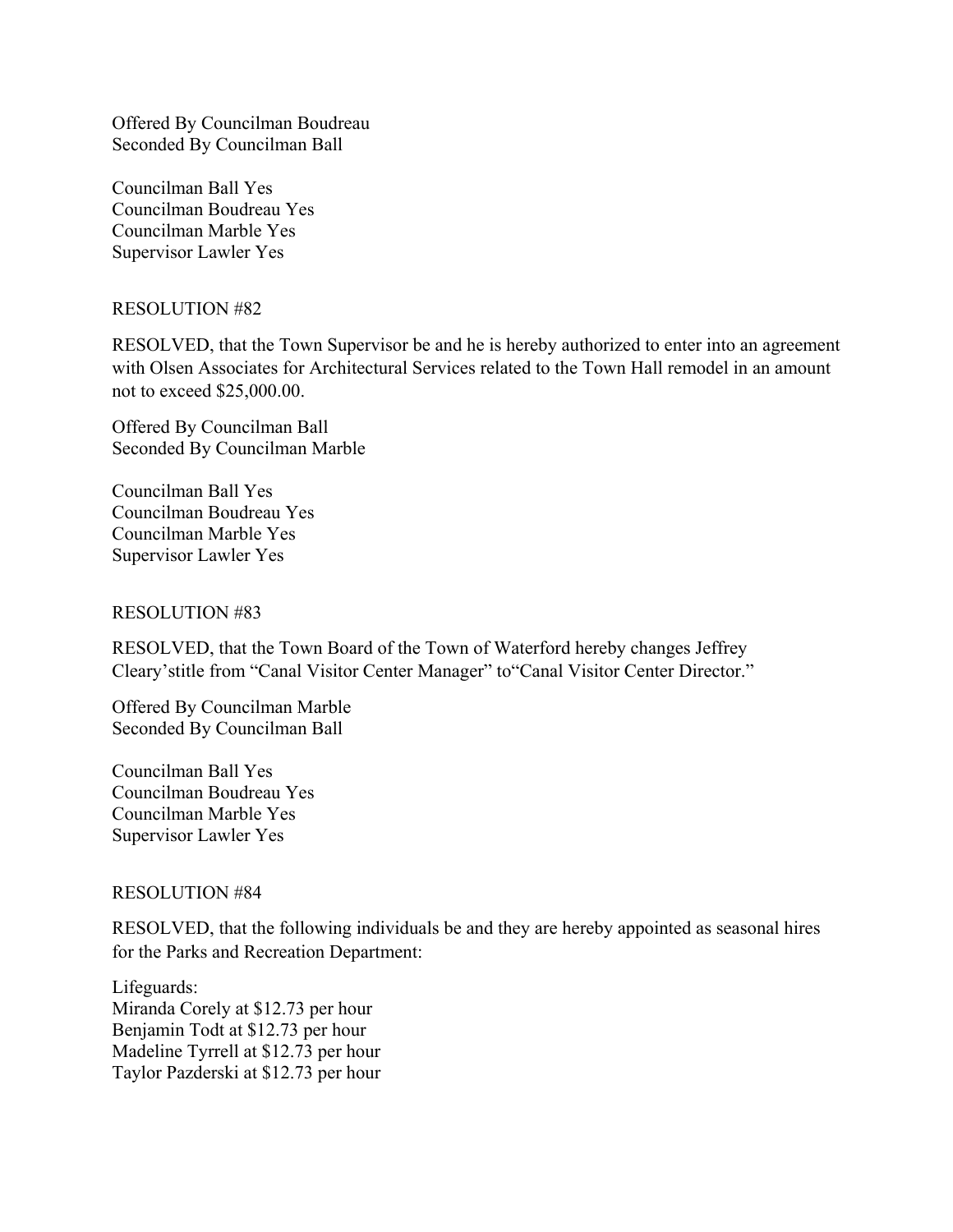Concession: Salvatore Anziano at \$11.10 per hour Christopher Stalker at \$11.10 per hour

Park Counselors: Christopher Dehler at \$11.10 per hour Erin Lefebvre at \$11.10 per hour

All hires as to be paid in weekly installments by the Supervisor without the necessity of pre-audit by the Town Board.

Offered By Councilman Marble Seconded By Councilman Boudreau

Councilman Ball Yes Councilman Boudreau Yes Councilman Marble Yes Supervisor Lawler Yes

### RESOLUTION #85

RESOLVED, that Craig Falcone be and he is hereby appointed as Chief Waste Water Treatment Plant Operator Type A at the Town of Waterford Sewage Treatment Plant at a salary of \$60,000 per year to be paid in weekly installments by the Supervisor without the necessity of pre-audit by the Town Board.

Offered By Councilman Boudreau Seconded By Councilman Marble

Councilman Ball Yes Councilman Boudreau Yes Councilman Marble Yes Supervisor Lawler Yes

# **RESOLUTION NO. 86 OF 2019**

# **TOWN OF WATERFORD DEVITT ROAD DRAINAGE PROJECT**

# **CALLING FOR BIDDDING OF CONTRACTS FOR THE DEVITT ROAD DRAINGAGE PROJECT**

**WHEREAS,** the Town Board of the Town of Waterford has previously authorized resolutions regarding a potential drainage project for Devitt Road; and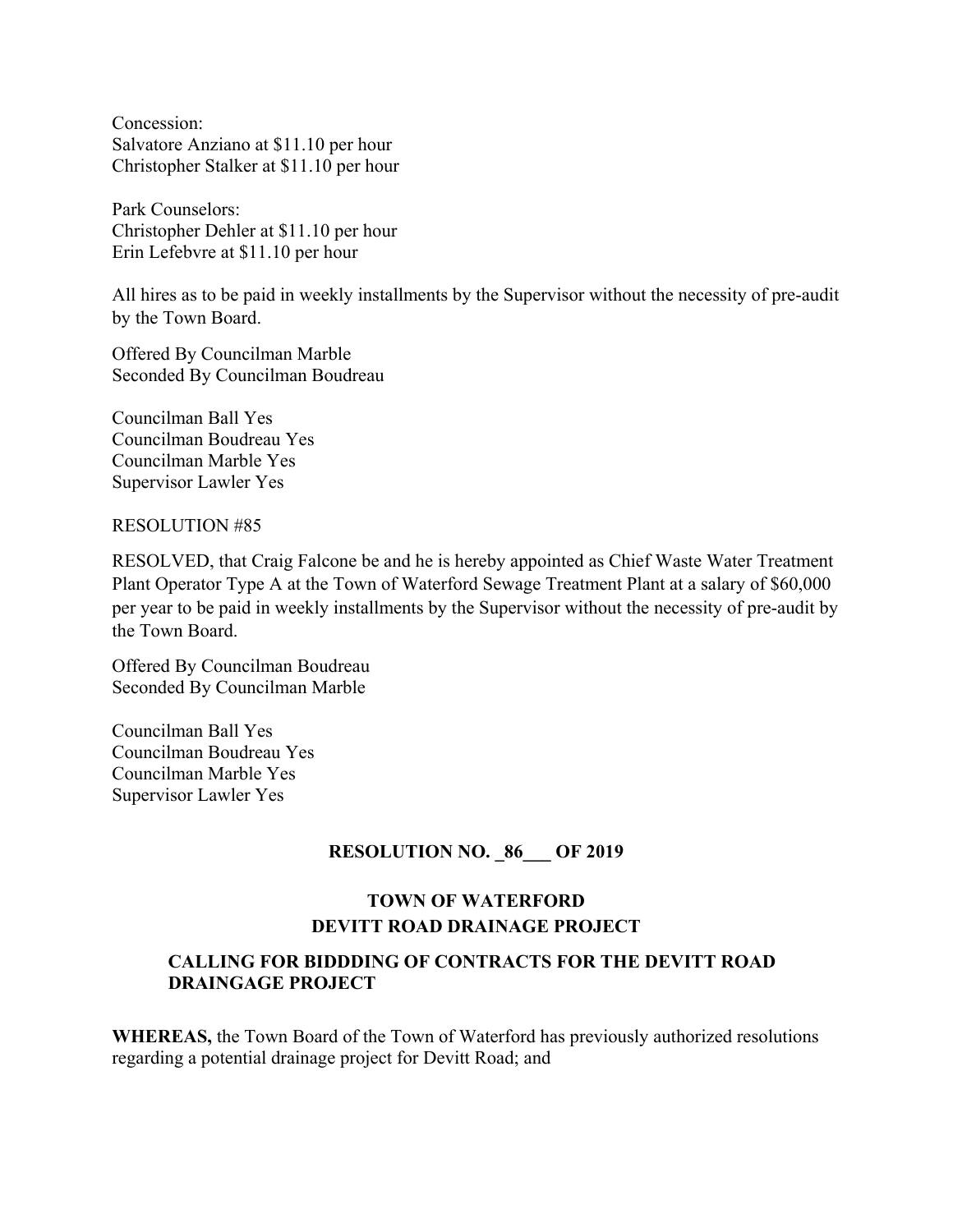**WHEREAS,** the Town Board has obtained all necessary permits and approvals for said project; and

**WHEREAS**, the Town Board remains of the belief that the proposed project will provide a significant public benefit to all residents to; and

# **NOW, THEREFORE, BE IT RESOLVED** in consideration of the foregoing as follows:

The Town Board authorizes the calling for bids on such project, subject to:

- 1. the review of the proposed bid documents by the attorneys for the Town;
- 2. approval by the Town Supervisor; and
- 3. the Town obtaining the necessary funding via bonding concerning same.

Offered By Councilman Boudreau Seconded By Councilman Marble

Councilman Ball Yes Councilman Boudreau Yes Councilman Marble Yes Supervisor Lawler Yes

# RESOLUTION #87

RESOLVED, that Ronald Bennett Jr. be and he is hereby appointed as Part Time Bus Driver at a rate of \$15.00 per hour to be paid in bi-weekly installments by the Supervisor without the necessity of pre-audit by the Town Board.

Offered By Councilman Boudreau Seconded By Councilman Ball

Councilman Ball Yes Councilman Boudreau Yes Councilman Marble Yes Supervisor Lawler Yes

# RESOLUTION # 88

# FOR THE CONVERSION OF STREETLIGHTS IN THE TOWN OF WATERFORD TO LIGHT EMITTING DIODE (LED) TECHNOLOGY

**WHEREAS,** the Town Board of the Town of Waterford has previously researched the potential efficiencies of converting the approximately 300 streetlights to light emitting diode (LED) technology; and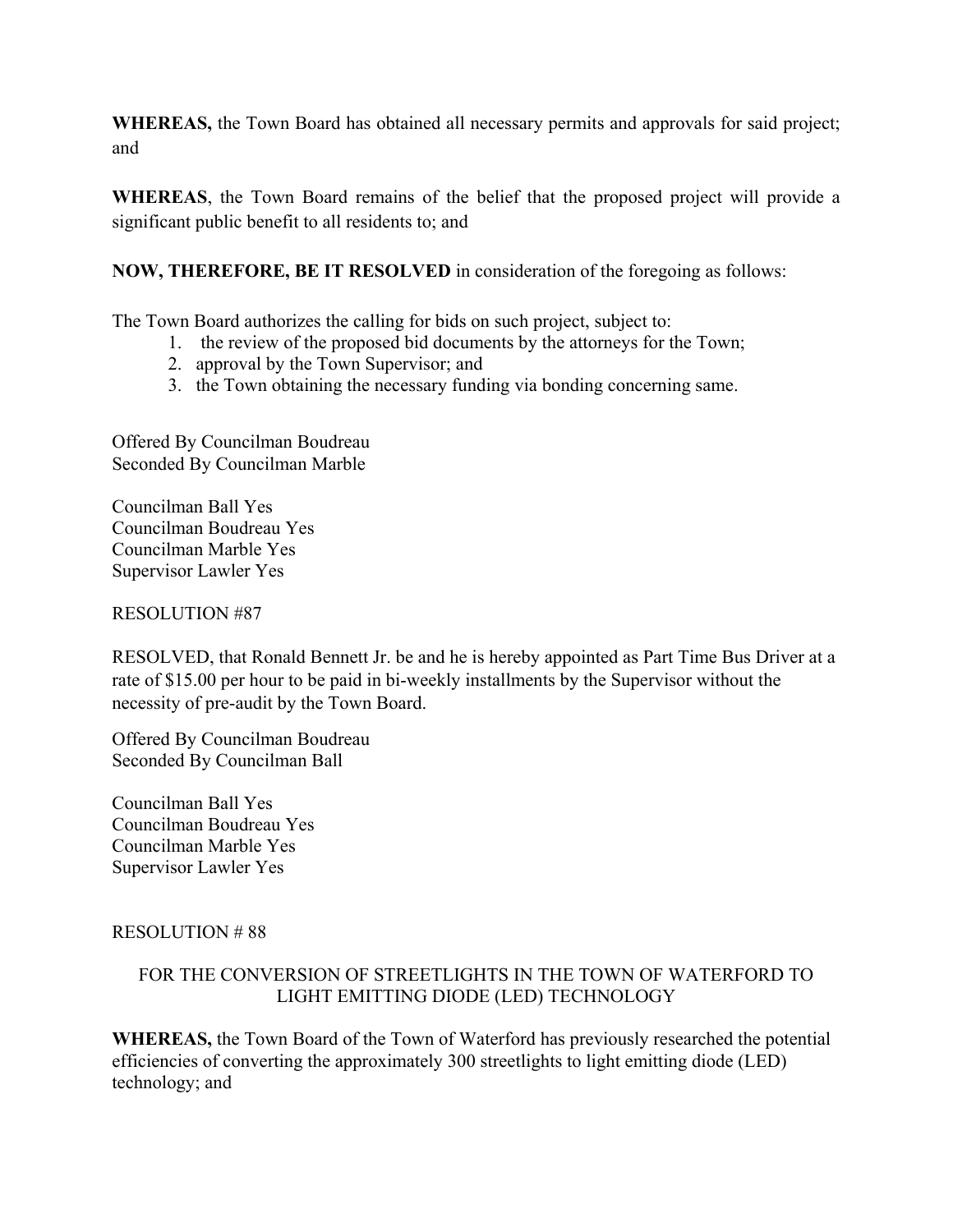**WHEREAS,** National Grid, since 2016, has overseen a streetlight conversion program for transition of company owned roadway (cobra head) style street lights to more energy efficient light emitting diode (LED) technology, that is available to all Upstate New York municipal and other governmental street lighting customers with National Grid-owned roadway luminaires taking service under the Company's Service Classification No. 2 street light offering; and

**WHEREAS**, Town of Waterford will choose an option that would have National Grid retain ownership of the fixtures and would also provide the maintenance associated with those fixtures; and

**WHEREAS**, the per-unit conversion cost of each streetlight would be approximately \$8250; and

**WHEREAS**, National Grid will offer an incentive based on the quantity of lights converted and the wattage of the existing lights, resulting in a rebate of approximately \$15,400 for a net savings of \$7150, per streetlight converted; and

**WHEREAS,** other benefits for the Town of Waterford may include a reduction in energy consumption, an increase in energy efficiency, a decrease in maintenance over time.

# **NOW, THEREFORE, BE IT RESOLVED**

The Town Board authorizes the Town of Waterford to enter into an agreement with National Grid to facilitate the conversion of streetlights to LED technology as part of National Grid's streetlight conversion program in order to pursue better energy efficiency and net savings on behalf of the Town.

Offered By Councilman Boudreau Seconded By Councilman Marble

Councilman Ball Yes Councilman Boudreau Yes Councilman Marble Yes Supervisor Lawler Yes

### **Other Business**

RESOLUTION # 89

RESOLVED, that the Supervisor be and he is hereby authorized to sign an agreement with 4<sup>th</sup> Generation Awning Co., LLC in an amount of \$3,400 for awning replacement at the Waterford Harbor Visitor Center.

Offered By Councilman Boudreau Seconded By Councilman Ball

Councilman Ball Yes Councilman Boudreau Yes